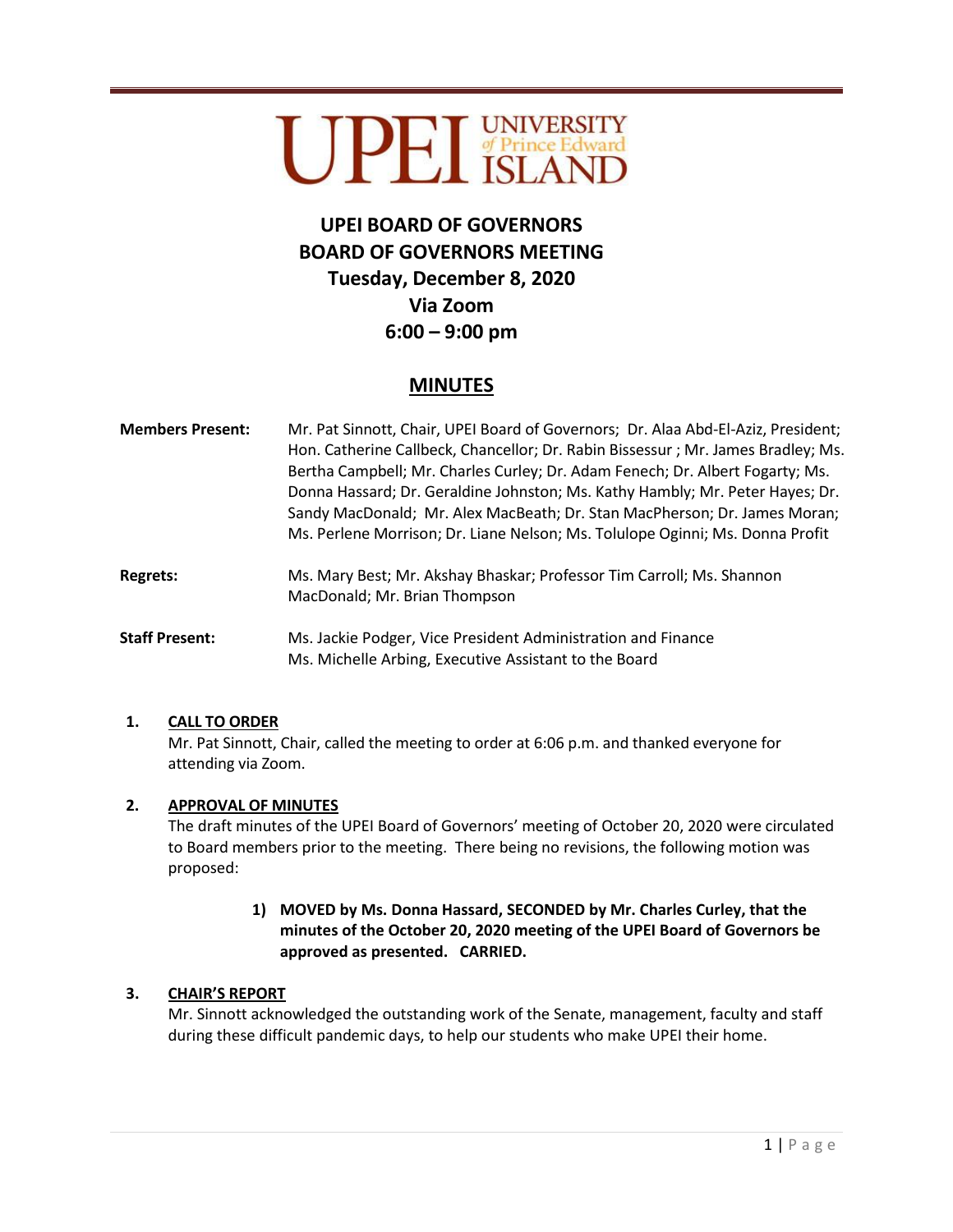#### **4. PRESIDENT'S REPORT**

The President acknowledged the faculty and staff that have been working so hard to ensure our students have the best experience they can have during these unprecedented times. He expressed gratitude for the amazing student leaders, whom we are doing everything we can to support.

President Abd-El-Aziz provided an update on convocation, the new residence, the Canadian Centre for Climate Change and Adaptation as well as the roadway.

#### **6. STUDENT UNION REPORT**

Ms. Tolulope Oginni provided an update on some of the activities in which the Student Union has been involved, including providing laptops to students, bicycle lending, enhancing the foodbank. Mental health resources for students continue to be a focus for students particularly for those in isolation.

#### **6. SENATE REPORT TO THE BOARD:**

Ms. Bertha Campbell reported that Senate met on October 23 and November 20 and the Senate held a special meeting on November 25.

The following topics were covered:

- a) Convocation Senate unanimously agreed that the dates for Convocation for the 2019– 20 and 2020–21 academic years be moved to May 14, 2021, for the Faculty of Veterinary Medicine, including the DVM and graduate programs; and May 26, 27, 28, 2021 for the other faculties, including undergraduate and graduate programs.
- b) Senate was provided an overview from each Dean about their experiences and lessons learned within their Faculties during COVID-19. The Student Union also provided results from a survey they recently conducted. A discussion resulted and the Senate was provided with the survey results during the meeting.
- c) Senate agreed to change the starting date of the 2021 Winter Academic Semester to provide additional time to students for their health and wellness. The Senate decided unanimously that the UPEI Winter 2021 Academic Semester will begin on January 11, 2021, for students in the Faculties of Arts, Business, Education, Graduate Studies, Nursing, Science, and Sustainable Design Engineering. Other academic calendar dates will be adjusted as required; the last day of the semester will remain April 26, 2021.

#### **7. BOARD COMMITTEES' UPDATES:**

**a) Finance and Audit Committee:** Mr. Alex MacBeath informed Governors that the November 24 meeting was canceled as there were no urgent items to be addressed.

**b) Development, FR and ER Committee:** Ms. Kathy Hambly reported that the November 18 committee meeting was canceled as there were no urgent items to be addressed.

**c) Governance and Appeals Committee:** Mr. Sinnott informed Governors that the November 25 meeting was canceled as there were no urgent items to be addressed.

**d) Property and Asset Committee:** Mr. Peter Hayes informed Governors that the November 19 meeting was canceled as there were no urgent items to be addressed.